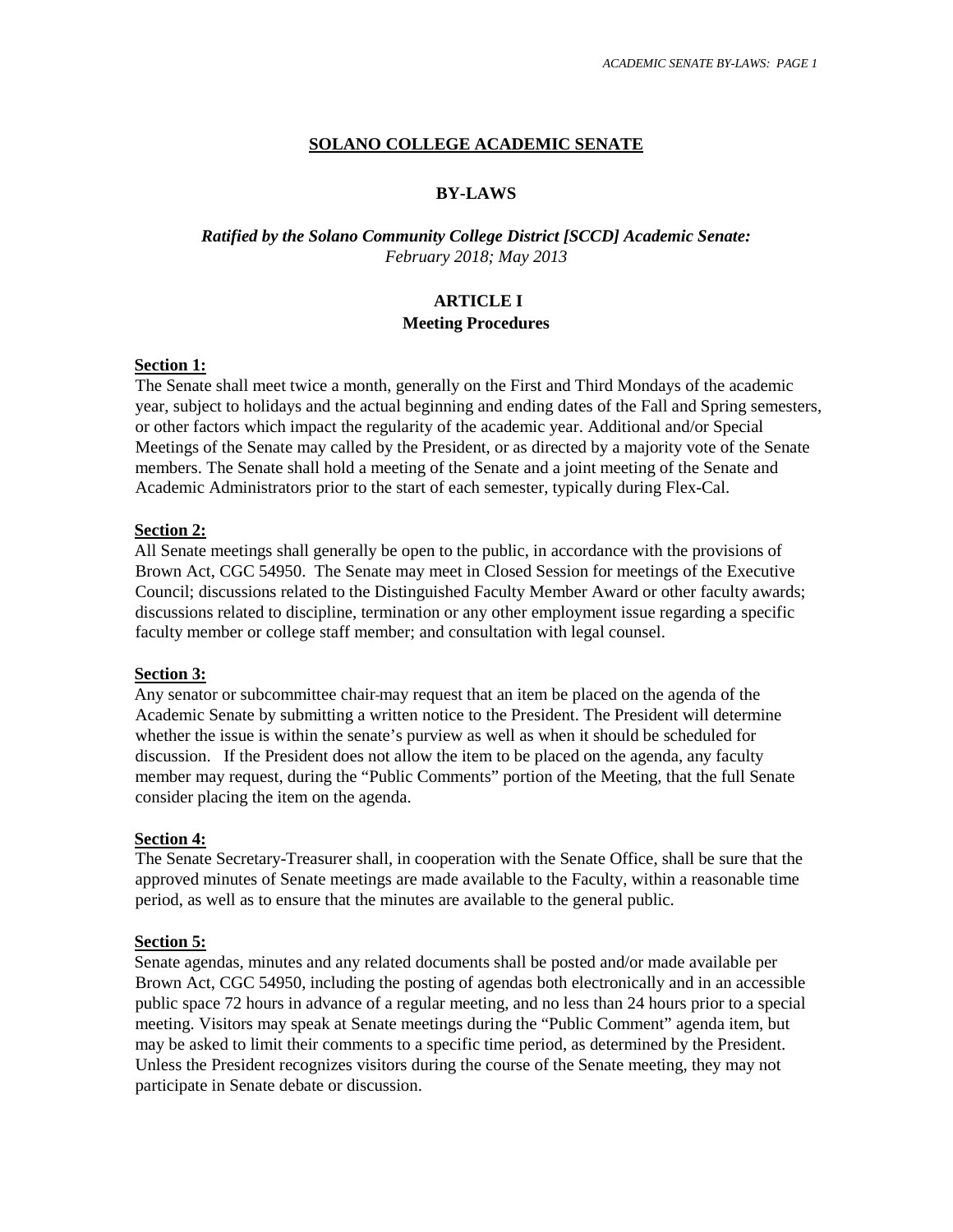# **ARTICLE II Faculty Representation on the Senate**

#### **Section 1: Elected Representation**

- School of Applied Technology and Business 2 Senators
- School of Health Sciences 2 Senator
- School of Liberal Arts  $-2$  Senators
- School of Math and Science 2 Senators
- School of Social and Behavioral Sciences 2 Senators
- Part-Time (Adjunct) Faculty 2 Senators
- At-Large  $-2$  Senators
- Counseling 1 Senator
- **President**
- Vice-President

All Senators must be Full-Time Faculty Members, with the exception of the two (2) Part-time Senators. In the absence of any full-time faculty interested in serving as Senate representative, no more than one (1) part-time faculty member may serve as full-time representative for his/her area. Should multiple representatives represent a single area, only one (1) position may be filled by a part-time faculty member. A single nomination of a full-time faculty would retain precedence over any part-time faculty nominations.

The Senate may choose to change or revise the representation or composition of Senators on the Senate, based on Divisions, Departments, Disciplines, Schools, Colleges, or other reasonable designations and/or groups of faculty, by a two-thirds majority vote of all Senate Members (but not just by a two-thirds vote of Members present).

## **Section 2: Re-Organization**

When the College is Re-Organized, the current standing Senate shall determine the new Senate representation and/or composition, which will become effective the following Academic Year. (See Article II, Section 1, above.) Once a Re-Organization is announced, standing Senators shall complete their current year of service, at least through that Academic Year and/or as soon as possible thereafter to allow for elections, to occur no later than the sixth week of the semester. By the end of September, each new designated faculty unit or group shall elect or reelect a Senator or Senators according to the new Senate representation and composition format. When a Re-Organization occurs, and the Senate President, and/or Senate Vice-President, have completed one year of their two-year term, either or both shall continue in Office for their second year of service.

#### **Section 3: School Elections**

Each School shall elect two (2) Academic Senators, for alternating two-year terms, or to finish out an incomplete term. By March 15, all Schools that have a Senator completing a two-year term of office shall hold an election to choose the Senator for the next two-year term. The election will be conducted as follows:

- A. It is the responsibility of the outgoing Senator to conduct the election, unless the Senator is going to run for re-election. If a Senator runs for re-election then that Senator must designate another Full-Time School Faculty Member, who is not a candidate, to run the election. When possible, this designee should be the other Senate representative.
- B. Each School shall determine the method used to elect their Senator.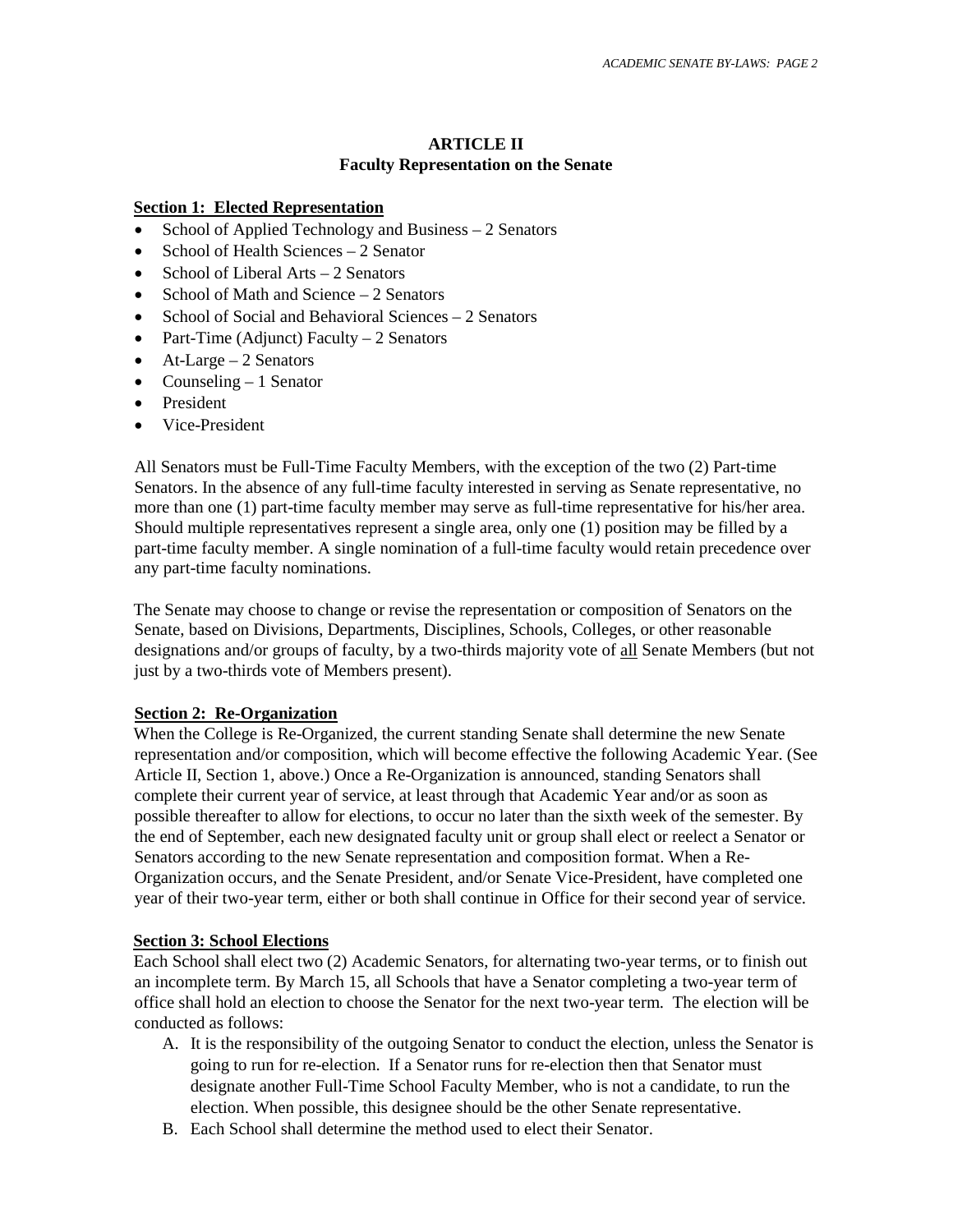C. Only Full-Time School Faculty members shall have a vote for the School Senator.

## **Section 4: Senators-at-Large**

Two Senators-at-Large will be elected for alternating two-year terms, and may serve for no more than four consecutive terms. Election for the one Full-Time Senator whose term has ended shall be held in conjunction with the election every two years for President and Vice-President. Only Full-Time Faculty shall be eligible to be Senators-at-Large.

## **Section 4: Part-Time Senators**

Two Part-Time Senators will be elected for alternating two-year terms. Election for the one Part-Time Senator whose term has ended shall be held in conjunction with the election every two years for President and Vice-President. Only Part-Time Faculty shall be eligible to be Part-Time Senators. A Part-Time Faculty Senator must be teaching at least one class during the semester when running for election.

# **ARTICLE III Senate Election Voting Procedures**

## **Section 1:**

When the Senate chooses to or is required to conduct an election, notification to the faculty shall be done within two weeks of the Senate's decision to hold the election, or within a reasonable time.

## **Section 2:**

If the election requires faculty candidates to be nominated, submit nominations and/or submit their reasons for running, those faculty shall be given a minimum of one week, Monday through Friday, to respond, or a reasonably longer period of time.

#### **Section 3:**

Faculty shall receive at least Ten (10) School Days (Monday, Tuesday, Wednesday, Thursday, and Friday are School Days), to vote in Senate elections. The Academic Senate may choose to adopt and use any reasonable method when conducting an election involving the entire Faculty, including but not limited to: Paper Ballots, Postal Ballots, Email Ballots, or by Electronic/Digital methods of voting. The Senate may change the method or methods used for any Senate election, by a twothirds majority vote of all the Senate members.

# **ARTICLE IV Duties of Officers**

#### **Section 1: President**

The Academic Senate President shall:

- 1. Preside over Senate meetings;
- 2. Call special meetings of the Senate;
- 3. Prepare the Agenda for all Senate meetings;
- 4. Serve as a member of College Governance Council;
- 5. Make appointments of Faculty to all committees on campus, as necessary;
- 6. Take an active role in Statewide Academic Senate activities;
- 7. Ensure that the Academic Senate is represented at ALL meetings of the Governing Board;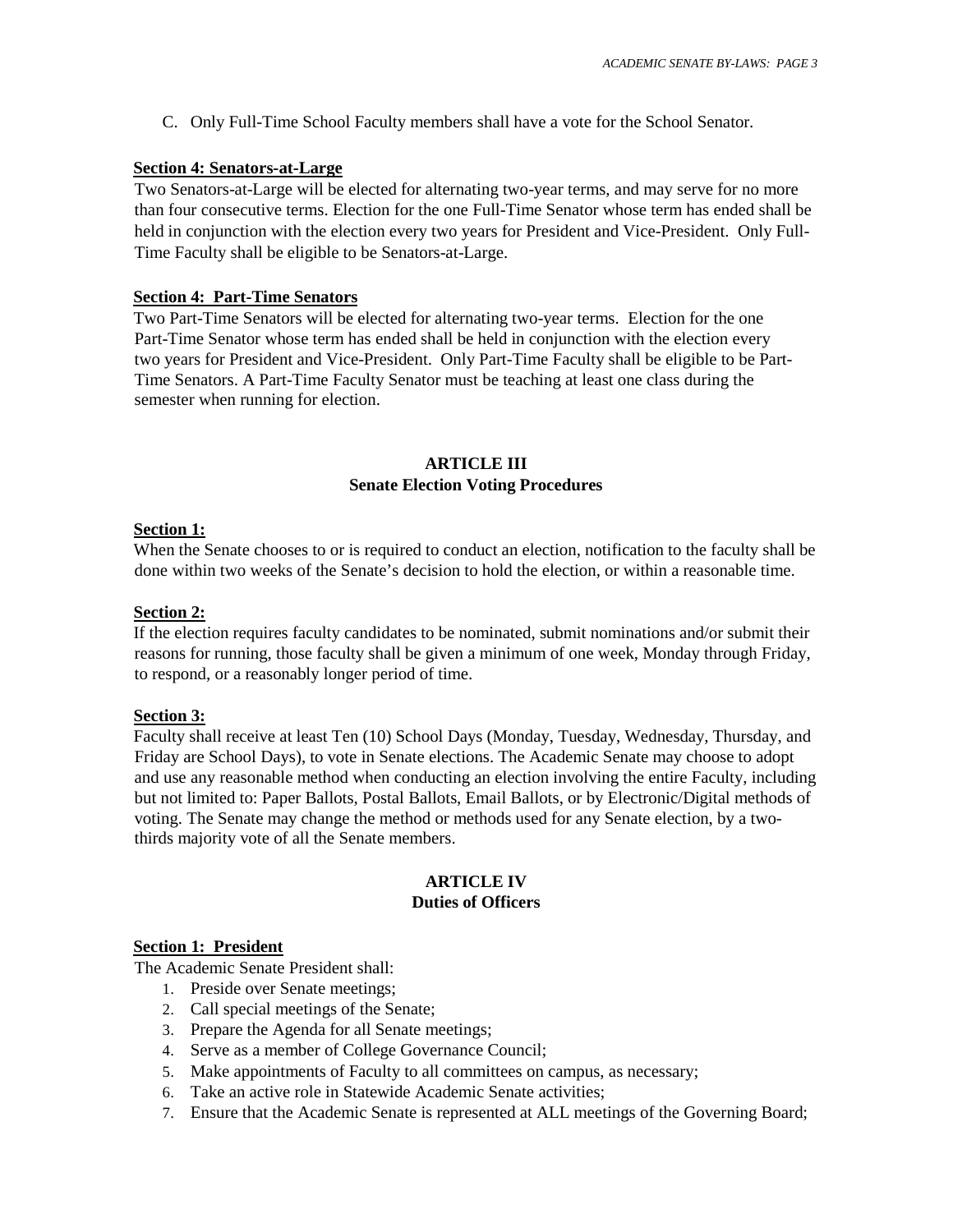- 8. Attend meetings of Fiscal Advisory Committee and/or other appropriate Budget Committees;
- 9. Perform other duties as authorized by the Academic Senate;
- 10. With Senate Secretary and Vice President, maintain an Academic Senate webpage;
- 11. Attend Summer Leadership Institute;
- 12. Attend regional Academic Senate meetings;
- 13. Serve as voting delegate to Spring and Fall State Academic Senate Plenary Sessions;
- 14. Meet with and make presentations to college committees, as required and requested;
- 15. Serve as Grand Marshal at Commencement;
- 16. Give a State of the Senate address during Convocation at the start of each semester;
- 17. With the VP of Academic Affairs, create agenda for bi-annual joint meetings with Educational Administrators.

#### **Section 2: Vice President**

The Academic Senate Vice President shall:

- 1. Preside at Senate meetings in the absence of the President;
- 2. Serve as Parliamentarian of the Senate;
- 3. Succeed to the office of President for duration of unexpired term, if that office becomes vacant;
- 4. Perform any other duties as authorized by the Academic Senate or Senate President;
- 5. Attend Summer Leadership Institute, when possible;
- 6. Attend State local-area network meetings;
- 7. Attend State Spring/Fall Plenary sessions, when possible;
- 8. Directs Campus-wide elections for the Academic Senate.

# **Section 3: Secretary-Treasurer**

The Academic Senate Secretary-Treasurer shall:

- 1. Review minutes of all Academic Senate meetings and Executive Committee meetings;
- 2. With the Senate President, assist in Directing/Supervising Duties of the Senate Secretary, including—
	- A. Maintaining all mailing lists/committees of the Academic Senate,
	- B. Ensuring that all written material shall be prepared for dissemination at Academic Senate meetings,
	- C. Reviewing all minutes; keeping official documents except those placed in the keeping of other officers;
- 3. Perform such functions as the President assigns;
- 4. Keep the accounts, books and other financial records up-to-date and in good order;
- 5. Give an oral report monthly and a written financial report once per semester to the Senate;
- 6. With the approval for the Senate, make all properly authorized payments.

## **Section 4: Standing Senate Subcommittees**

The following committees are standing subcommittees of the academic senate. Additional standing subcommittees, task forces, or other work groups may be established per these Bylaws.

- 1. Academic Program Review Committee
	- a. Charge: To examine the state of academic programs, highlighting strengths and areas of needed improvement. Program Review is a faculty-driven process bringing faculty and administration together to work toward program improvement, setting goals and prioritizing initiatives related to student, college, and community needs. Program review has three essential goals: 1) to maintain academic integrity and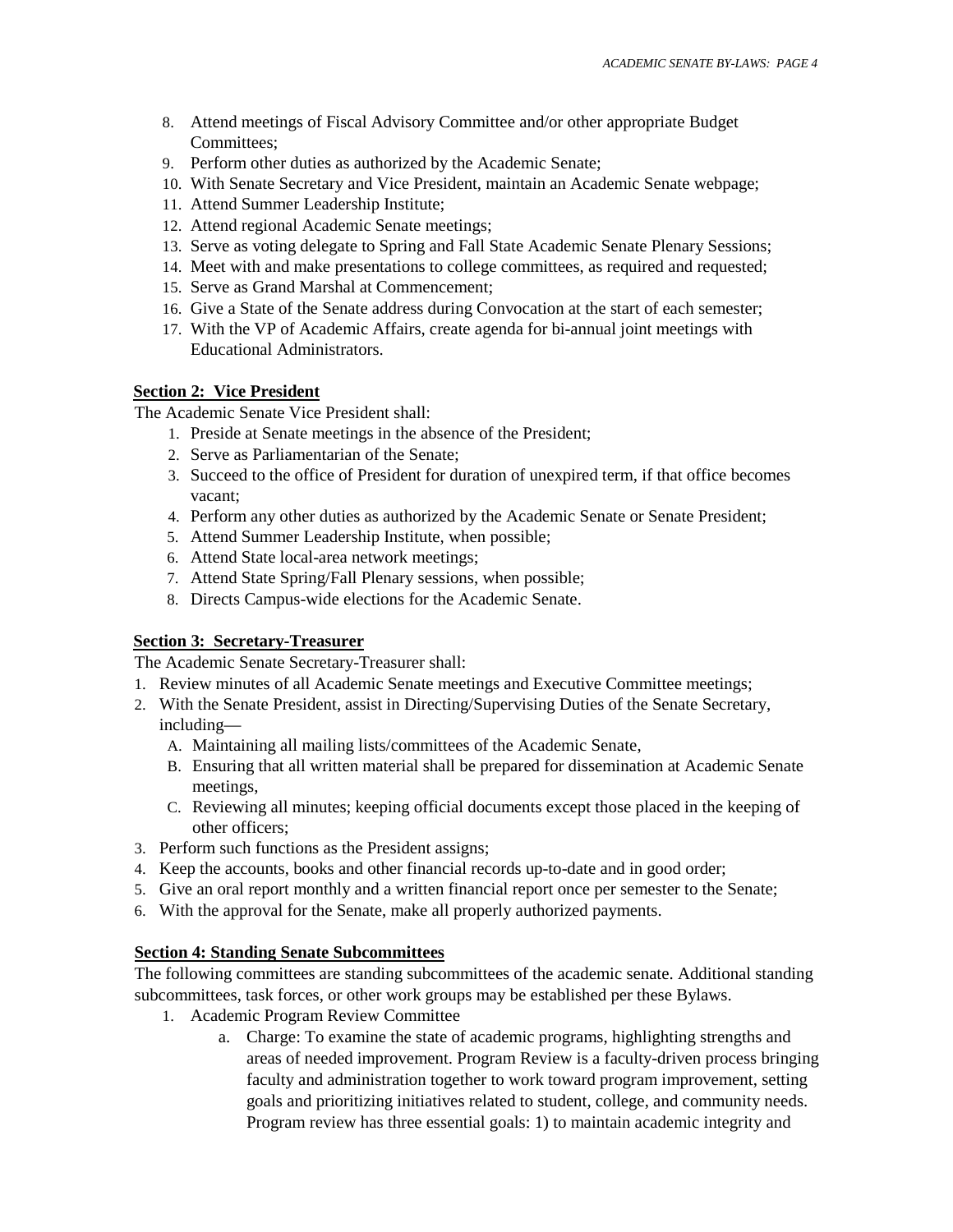rigor; 2) to facilitate integrated, long-range planning; 3) to provide continual program improvement to ensure student success.

- b. Membership (Voting): APR Coordinator (Chair), in case of tie votes; School of Liberal Arts (1); School of Health Sciences (1); School of Social and Behavioral Science (1); School of Applied Technology and Business (1); School of Mathematics And Science (1); Library (1); Counseling (1)
- c. Membership (Non-Voting Ex-officio): Academic Dean (1); Office of Research and Planning (1); Vice President of Academic Affairs (1)
- 2. Assessment Committee
	- a. Charge: To provide institutional support and guidance on outcomes assessment including student learning outcomes (SLOs), program learning outcomes (PLOs), general education learning outcomes (GELOs), institutional learning outcomes (ILOs). The committee helps shape institutional policy regarding assessment; supports faculty in the completion of timely, quality assessments; helps faculty create quality outcomes and tools for measuring them; and disseminates information about outcomes assessment.
	- b. Membership (Voting): Assessment Coordinator (Chair), in case of tie votes; School of Liberal Arts Faculty Coordinator (1); School of Health Sciences Faculty Coordinator (1); School of Social and Behavioral Science Faculty Coordinator (1; School of Applied Technology and Business Faculty Coordinator (1); School of Mathematics and Science Faculty Coordinator (1); Counseling representative(1); Program Review Committee representative (1); Curriculum Committee representative (1); Adjunct faculty representative (1)
	- c. Membership (Non-Voting Ex-officio): Vice President of Academic Affairs or designee (1); Research and Planning representative (1); Academic Dean (1); Library representative (1).
- 3. Basic Skills Committee
	- a. Charge: To provide institutional direction to integrate validated effective practices for underprepared students to succeed at college level learning. The committee is responsible for developing and evaluating a yearly basic skills plan reflecting the state's Basic Skills Initiative.
	- b. Membership (Voting): Basic Skills Coordinator (Chair), in case of tie votes; English Basic Skills Coordinator (1); Math Basic Skills Coordinator (1); DSP/Counseling Faculty Member (1); ESL Faculty Member (1); Academic Success Center Coordinator (1); Dean of Academic Support Services (1)
	- c. Membership (Non-Voting Ex-officio): none
- 4. Curriculum Committee
	- a. Charge: To provide leadership for all areas that involve the College's curriculum. It is a faculty committee that reviews and recommends additions, deletions, and changes to the College's courses and programs.
	- b. Membership (Voting): Curriculum Committee Chair, in case of tie votes; School of Liberal Arts (2); School of Health Sciences (2); School of Social and Behavioral Science (2); School of Applied Technology and Business (2); School of Mathematics And Science (2); Student Services (2); Articulation Officer (1); Librarian (1); Academic Deans (2).
	- c. Membership (Non-Voting Ex-officio): Vice President of Academic Affairs (1); Curriculum Analyst (1); ASSC Student Representative majoring in an academic subject (1); ASSC Student Representative majoring in a vocational subject (1)